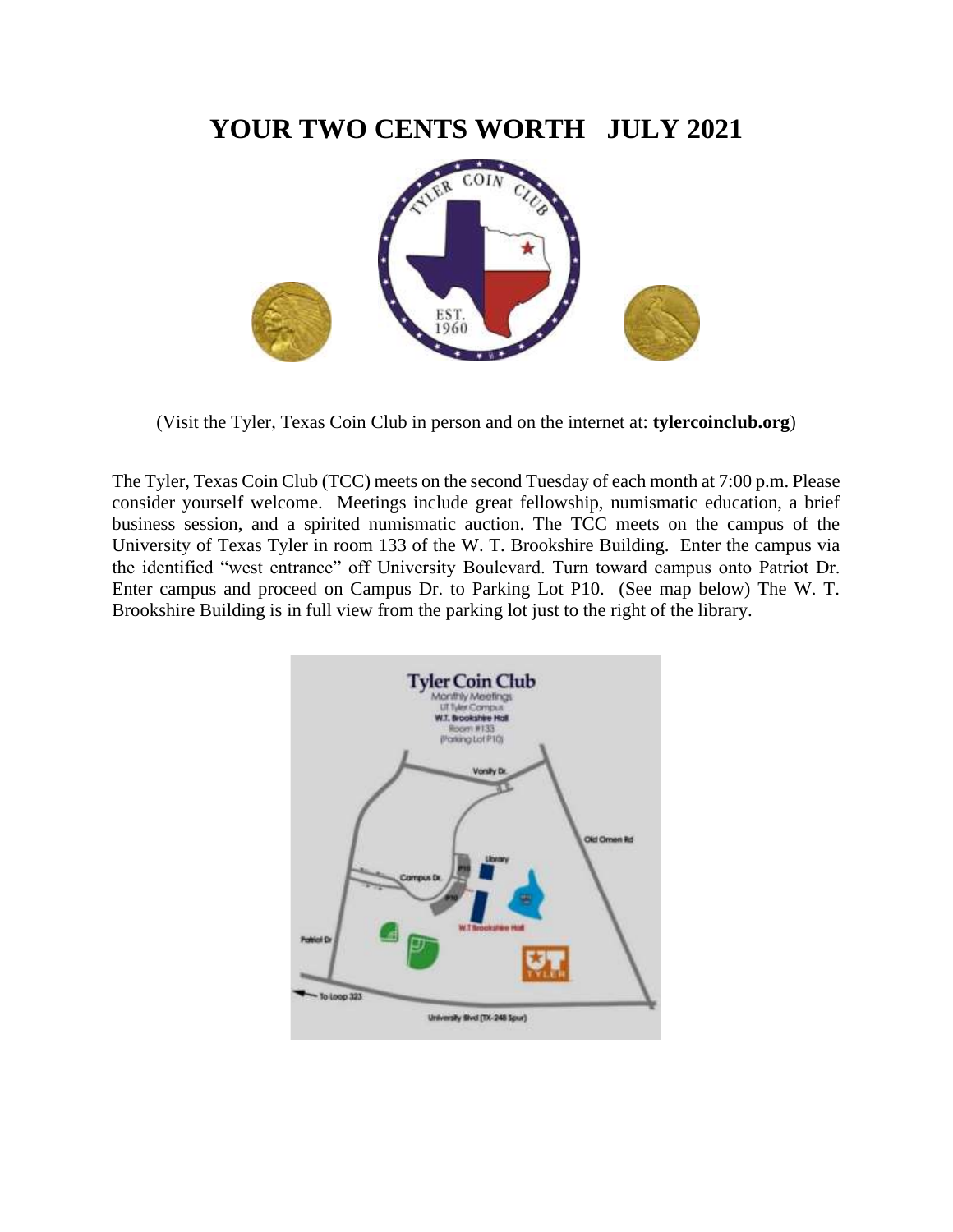

### **NUMISMATIC NOTES**

## Thoughts from Our President

Lane B.

It's about the people.

Last month I was privileged to attend an event honoring three local physicians for their care for the working poor and needy community members. Hundreds of others were attending this celebration and sharing stories of these servant leaders. Typical of an East Texas social event, the people were engaging, the food was marvelous, and the evening was lovely.

Something struck me as the evening progressed. I had not seen many of these people for well over a year and a half. Then, the pandemic placed us on hold, waiting for the chance to gather again. Now we were back together, and it felt familiar. It felt good. It felt, dare I say, normal.

That evening had me reflect on our club and our monthly meetings. We have a strong club; lots of active members, with monthly attendance commonly topping 40 people. We enjoy informative presentations about highly unusual coins, new purchases, and even the non-coin, cryptocurrencies. And, of course, the entertaining auction with its cast of characters. It's a wonderful evening.

The pandemic threw us for a loop as our venue closed, as did most in the region. We went to online meetings, but it just wasn't the same. A few months ago, our venue reopened to us, and we gathered in person once again. We were cautious upon our return, with social distancing, masks, contact tracing, and all the other protocols required by our host. Nonetheless, we were back together.

Now our meetings are once again open as before, and it's been great. Our attendance is increasing, and we are back together sharing stories and catching up on our numismatic adventures. It feels familiar. It feels good. It feels, dare I say, normal.

It's about the people.

### **MINUTES OF THE June 8, 2021 MEETING OF THE TYLER COIN CLUB by Carl S.**

Meeting called to order by President Lane Brunner with Pledge to the Flag

Attendance Members: 35 New Members: 3 Guests: 3 Total: 41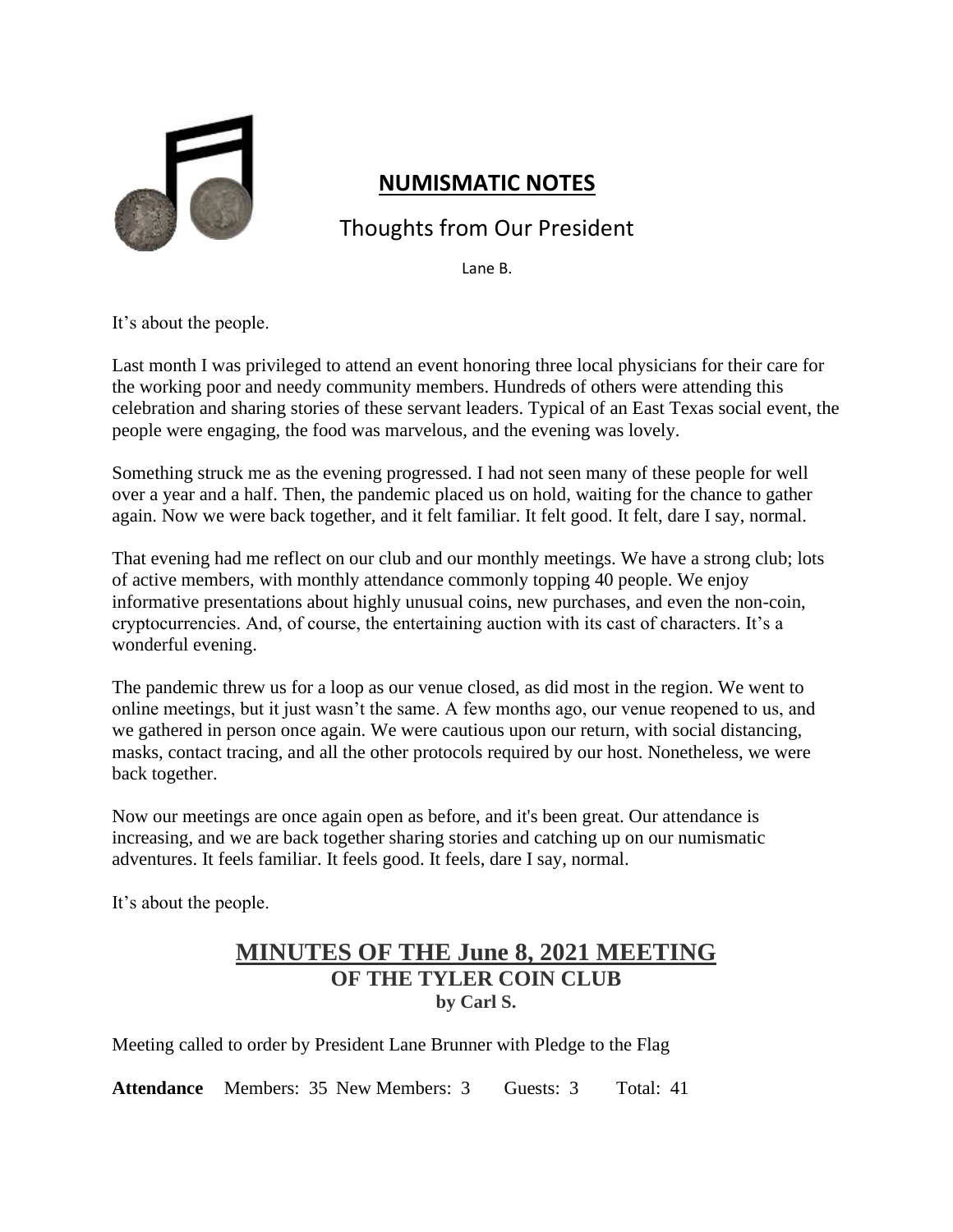#### **Discussion of Agenda Items (Lane)**

- The club was lead in prayer by Larry V.
- Introduction/recognition of guests, visitors, and new members.
- Recognition of members with birthdays and anniversaries in month of June.
- Royce presented a brief Treasurer's report.
- David gave an update on preparations for the 2021 coin show (August 13-14). New location is Ornelas Activity Center. Advertising was discussed including digital signage.
- Larry V. discussed Educational Exhibits for the upcoming show.
- Lane gave a brief presentation Hercules and the Nemean Lion.
- Next regular meeting is July 13, 2021 at W.T. Brookshire Hall (room #133) on the UT Tyler campus.

#### **Club Auction (Richard G.)**

• 40 items sold

#### **Door Prize Winners**

• Chuck, Dudley, Jeff, and Kern

# **A VISIT WITH DR. COYNE**

## **Questions for Dr. Coyne**

1. In a date set of U.S. regular issue cents, which are the most difficult to obtain?

2. What is the first coin struck in lands which later became the United States, but were not part of the original 13 colonies?

3. When did U.S. proof sets become available to collectors?

4. Where is the mint mark (if any) located on a silver U.S. three cent piece? Where is it on a nickel U.S. three cent piece?

5. Why are so many Pine Tree Shillings bent?



6. How can I tell a reprocessed 1943 U.S. cent from an original uncirculated one?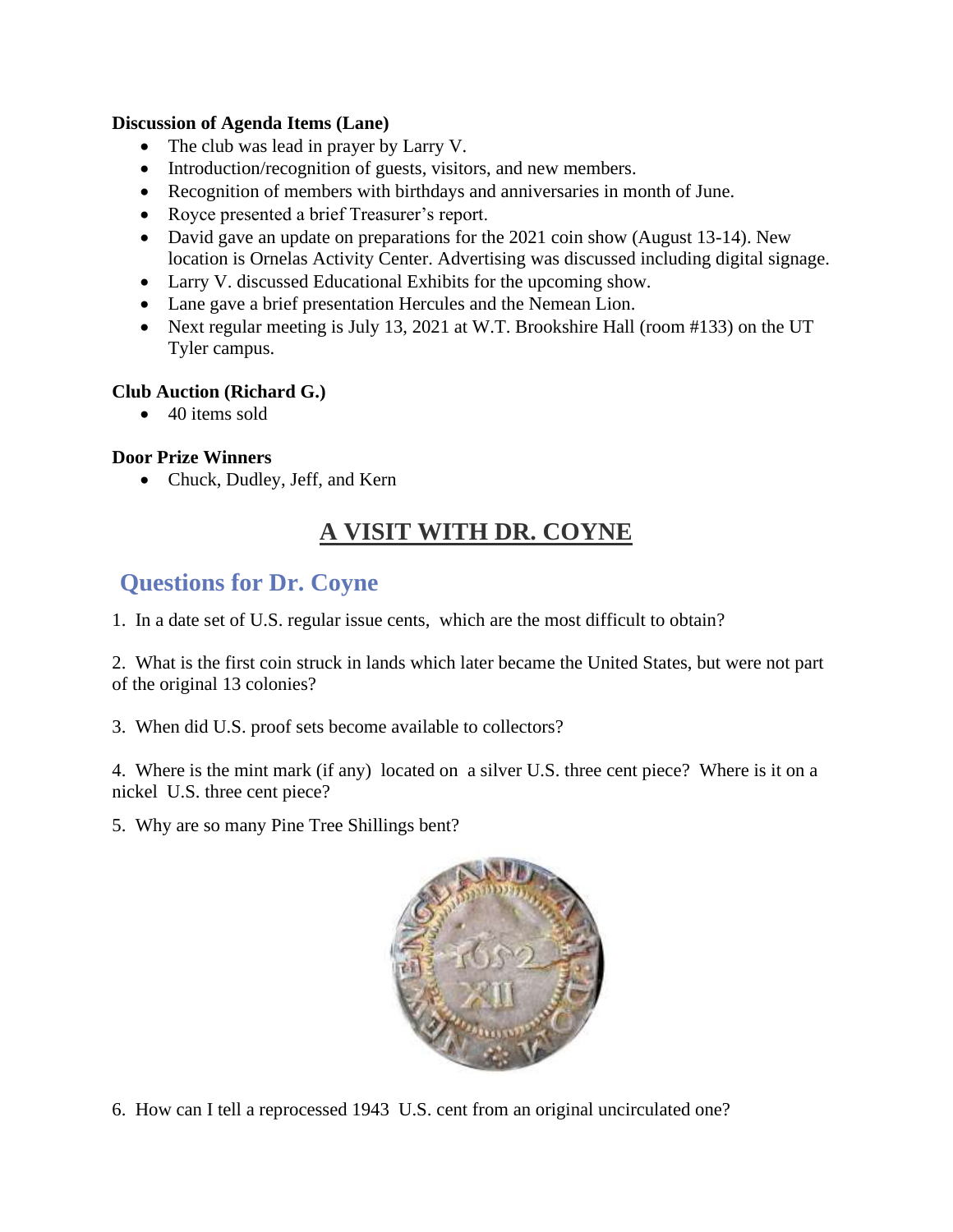7. Why is it almost never a good idea to 'dip' copper coins? What about silver?

### **Dr. Coyne responds:**

1. Among the regular issue cents, the issues of 1793, 1799, 1804, 1877, 1909 S (Indian), 1909 SVDB, 1914 D are the most difficult to obtain. The 1793 is the first year of issue of the large copper cents (it comes in three varieties). The 1799 is a scarce issue and is reputed to be responsible for pioneer collector J.J. Mickley becoming a numismatist as he looked a long time to find this cent of his birth year. The 1804 large cent and the 1877 Indian are low-mintage years. There is no genuine cent dated 1815.



2. Conventional wisdom is that the first coin struck (outside the original 13 colonies) but in the area which later became a U.S. state would be the Vermont Copper of the 1780s. But a little known, near –local piece would have a strong argument for second: the 1818 (or 1817) jola copper of San Antonio, Texas. Few of the members of the C4 coppers club would answer this tricky question correctly!

3. U.S. proof sets became generally available to collectors in 1858. For many years, it was possible to buy separate "minor coin" sets, silver sets, and gold sets. There was a break in availability after the 1915 production. In 1936, the first "modern" sets of cent through half dollar were issued. Packaging was a small gray cardboard box with the coins in cellophane sleeves inside. The first "flat packs" came part way through the 1955 issue. Plastic hard cases came in 1968.

4. Three cent silvers (trimes) had only one year coined at a branch mint, 1851-O. The mintmark is on the reverse (the side opposite the date side), and the 'O', if present will be at the right, in the opening between the arms of the large "C".

The three cent nickels were all coined at Philadelphia (no mint mark).

5. The fame of the '1652' Pine Tree Shilling and the previous Willow and Oak Tree versions is richly deserved. They are the first coinage struck in lands which later became the United States. They are the only silver coins struck in substantial numbers in the U.S. until the First U.S. Mint began striking silver in 1794. But conditions at John Hull's private mint in Massachusetts were primitive. Although he rolled and cut his own planchets for all willow tree, oak tree, and large planchet pine tree shillings, he had only a rocker press available to do the striking. He did not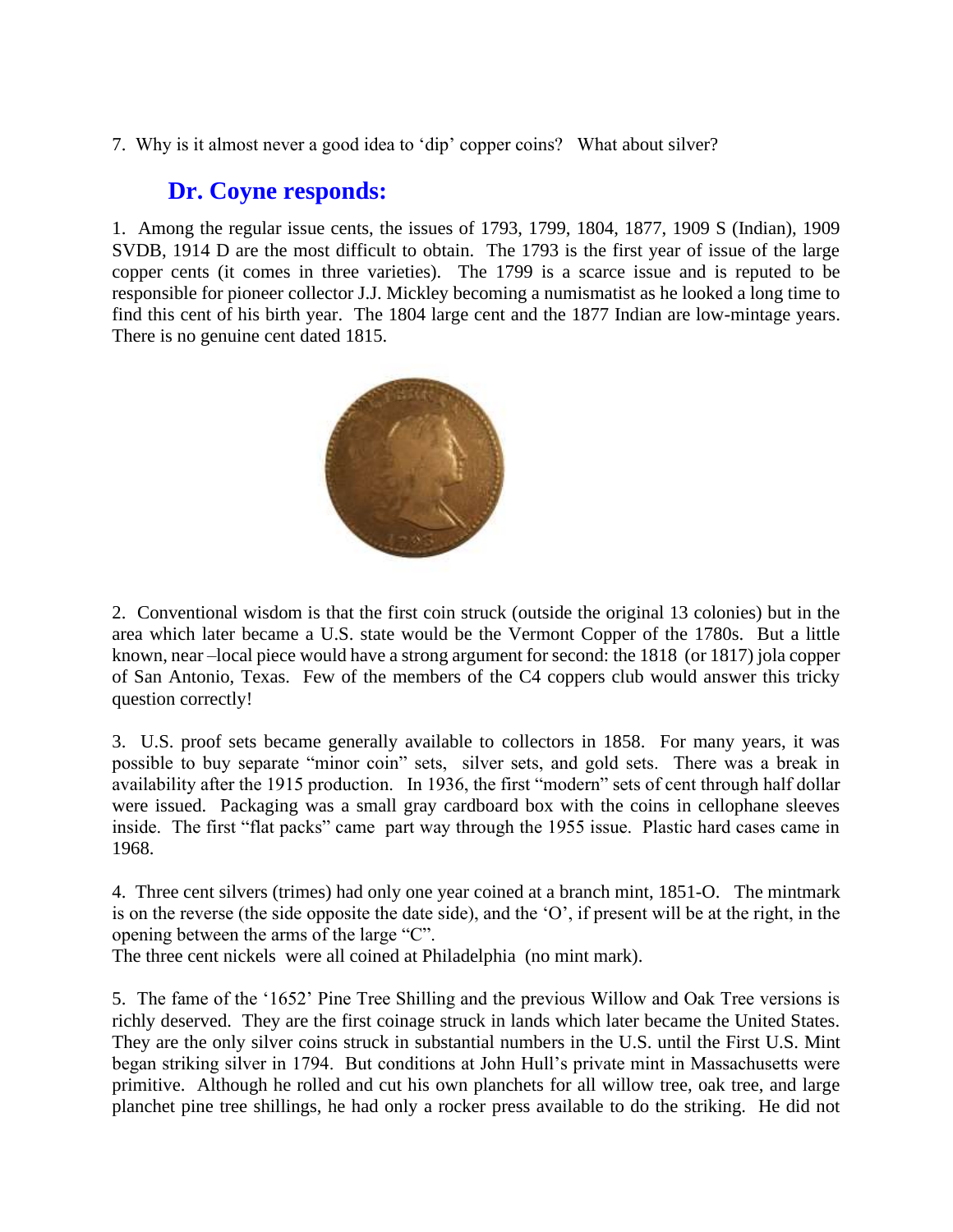begin to use a screw press until near the end of production with the small planchet pine tree shillings. Thus all the large planchet PTSs were struck with a sinusoidal bend (when viewed from the edge). This caused abnormal wear lines to appear in the fields as those high areas were most exposed to friction in handling. These coins, unlike all issues of the U.S. mint do not have raised edges to protect the design from wear. Having nothing to do with the wear patterns, it is interesting to note that all the pieces, struck for near 30 years, carry the date 1652. It is said that this was done deliberately to maintain the illusion that all were struck during the period of the Commonwealth in England, when there was no monarchy to object to the Colonists striking their own currency. Charles II, when restored to the throne, could only suspect that coinage continued long after the end of the Commonwealth.

6. We don't see so many 'reprocessed' 1943 steel cents any more. They were the rage some years ago. Folks who prepared these would take used steel cents from circulation and brush or chemically treat them, then replate them with zinc (or copper, followed by chrome). The fraud would come if they them sold them as 'uncirculated'. Indeed they would be bright, like genuine new cents, but close inspection would show the evidence of wear under the bright new plating. To me, the genuine mint luster on a 1943 cent in 2021 will always have a slight blue cast to it, while these fakes are bright silver, but mushy details on Lincoln's hair are the real giveaway.

7. The best advice continues to be: don't clean the coin. But the reality is that many, perhaps most 19<sup>th</sup> century silver coins have been cleaned. Sometimes a dip of a silver piece in a thio-urea commercial coin cleaner actually can improve (at least temporarily) the appearance of a silver coin. BUT this is virtually never true for copper or bronze coins. They always come out looking an unusual pinkish orange color which screams 'cleaned' from across the room. There are frequently dark spots left as the result of these attempts. After such a failed attempt, there is little that can be done.

## **EDUCATIONAL BLASTS FROM THE PAST**

#### **The 1873-S Silver Dollar**

The official records that standard silver dollars were coined at the SanFrancisco Mint in 1873 is the only evidence we have in the belief that such coins were made. An industrious inquiry by Mr. Augustus G Heaton, the mint mark authority, has failed to bring to light a specimen of this description. The Numismatist, January, 1909.

# **UPCOMING COLLECTOR OPPORTUNUTIES**

**Shreveport Coin Show** – July 23-24 … Bossier City Civic Center – 620 Benton Road, Bossier City, Louisiana **Tyler Coin Club Show** – August 13-14 … Ornelas Activity Center – 3401 Old Omen Rd., Tyler Texas **Texarkana Coin Club Show** – November 19-20 … Texarkana Convention Center, 4610 Cowhorn Creek Road, Texarkana, Texas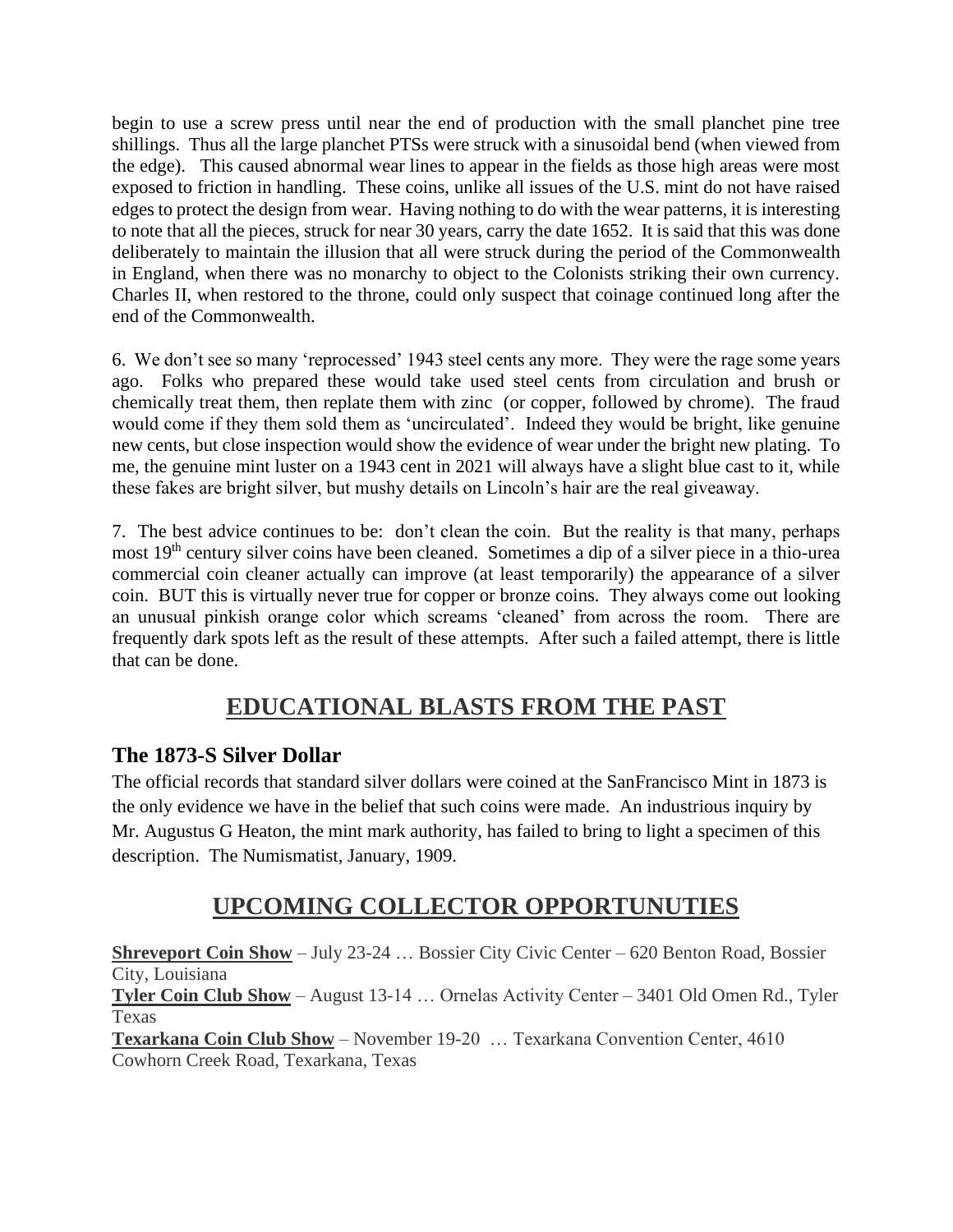

By Richard Laster



(One Of many historical sites in Comfort, Kendall County, Texas. This structure, which stands tall today, dates from 1918. It is a "Bat Roost" constructed by local Albert Steves as a scientific experiment to see if the presence of bats, in large quantity, would be useful in controlling the population of mosquitos.)

Through these last nearly eight years I have had an account on Amazon.com selling books. Most of what I part with come from my longtime collection of Texas history material. The greatest majority of these are items I have enjoyed studying, researching, and holding for "quite a spell." But, since I realize time is moving on and my children don't want to hassle with my stuff when **the time** comes, I have no particular regret, nor sadness in seeing them go, with a sale of nearly 800 to date. The only exception is an interesting work by a gentleman with an equally interesting name: *A Hundred Years of Comfort in Texas, published by Naylor in 1954, written by Guido E; Ransleben.* 

The reason why I am thinking about the book right now is because of something unique and numismatic. But before I get to the item in questions here are a few basic thoughts related to the purpose of the book, telling the story of the small community of Comfort, Texas, in Kendall County. This information from several sources including a few articles in the massive *Handbook of Texas.* 

Comfort was settled by German immigrants who joined colorful character Prince Carl of Solms-Braunfels in a cross Atlantic venture in 1844. The town of New Braunfels carries his title and was his home base. From New Braunfels several of the German nationals moved to the newer community of Comfort, as it was founded and proclaimed on September 3, 1854. The duly identified first residents were a couple also from New Braunfels; Fritz and Betty Holekamp. Their new home, the one pictured on the medal you will see below, was already under construction before surveyor Ernst Hermann Altgelt made the official identification of the town's site and name.

Fritz Holekamp founded several of the early businesses in the community. Sadly, he was killed during 1862 serving as a Captain in the Confederate Army. Betty Holekamp outlived him by over four decades. She is noted in the lore of Texana as the "Betsy Ross of Texas" owing to the fact she created the first (hand sewn) United States flag to fly in Texas just prior to the early 1846 official unification of the Republic of Texas into the United States.